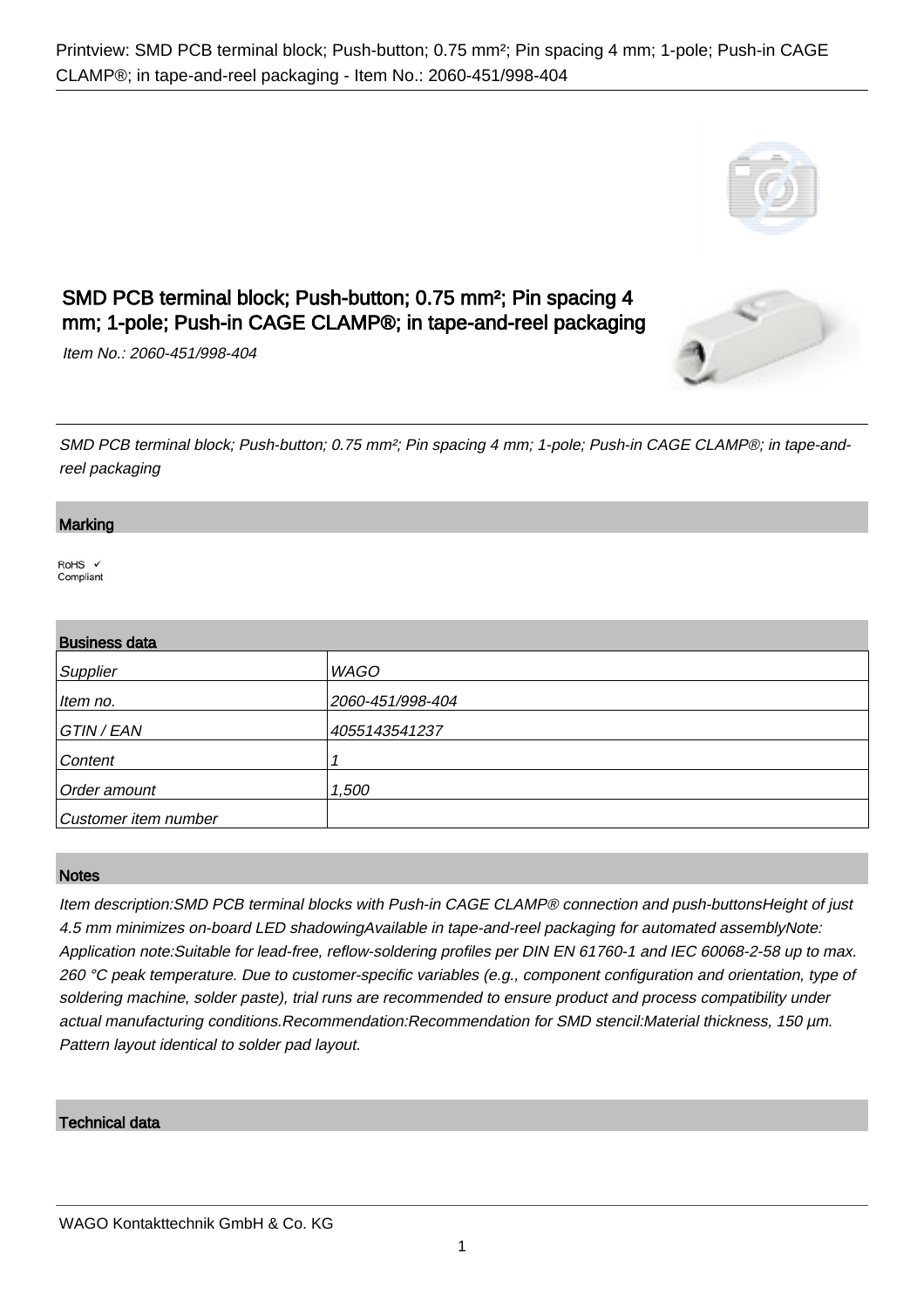| <b>Technical data</b>                                       |                                                         |
|-------------------------------------------------------------|---------------------------------------------------------|
| Miscellaneous                                               |                                                         |
| Packaging type                                              | <b>BOX</b>                                              |
| Ratings per                                                 | IEC/EN 60664-1                                          |
| Rated voltage (III / 3) [V]                                 | 63 [V]                                                  |
| Rated impulse voltage (III / 3) [kV]                        | $2.5$ [kV]                                              |
| Rated voltage (III/2) [V]                                   | 160 [V]                                                 |
| Rated impulse voltage (III / 2) [kV]                        | $2.5$ [kV]                                              |
| Rated voltage (II / 2) [V]                                  | 320 [V]                                                 |
| Rated impulse voltage (II / 2) [kV]                         | $2.5$ [kV]                                              |
| Rated current [A]                                           | 9[A]                                                    |
| Legend (ratings)                                            | (III / 2) Overvoltage category III / Pollution degree 2 |
| No. of poles                                                | 1                                                       |
| Total number of connection points                           | 1                                                       |
| Total number of potentials                                  | 1                                                       |
| Number of connection types                                  | 1                                                       |
| Number of levels                                            | 1                                                       |
| Connection technology                                       | Push-in CAGE CLAMP®                                     |
| <b>Actuation type</b>                                       | <b>Operating lever</b>                                  |
| Solid conductor                                             | $0.20.75$ mm <sup>2</sup> / 24  18 AWG                  |
| Fine-stranded conductor                                     | 0.2  0.75 mm <sup>2</sup> / 24  18 AWG                  |
| Fine-stranded conductor with ferrule with plastic collar    | $0.250.34$ mm <sup>2</sup>                              |
| Fine-stranded conductor with ferrule without plastic collar | $0.250.34$ mm <sup>2</sup>                              |
| Strip length                                                | 7  9 mm / 0.28  0.35 lnch                               |
| Pin spacing                                                 | 4 mm (0.157 in)                                         |
| Width                                                       | 3.9 mm / 0.154 Inch                                     |
| Height                                                      | 4.5 mm / 0.177 Inch                                     |
| Depth                                                       | 13.1 mm / 0.516 Inch                                    |
| Reel diameter of tape-and-reel packaging [mm]               | 330 [mm]                                                |
| Tape width [mm]                                             | 24 [mm]                                                 |
| PCB contact                                                 | <b>SMD</b>                                              |
| Color                                                       | white                                                   |
| Material group                                              |                                                         |
| Insulating material                                         | Polyphtalamide (PPA GF)                                 |
| Flammability class per UL94                                 | V0                                                      |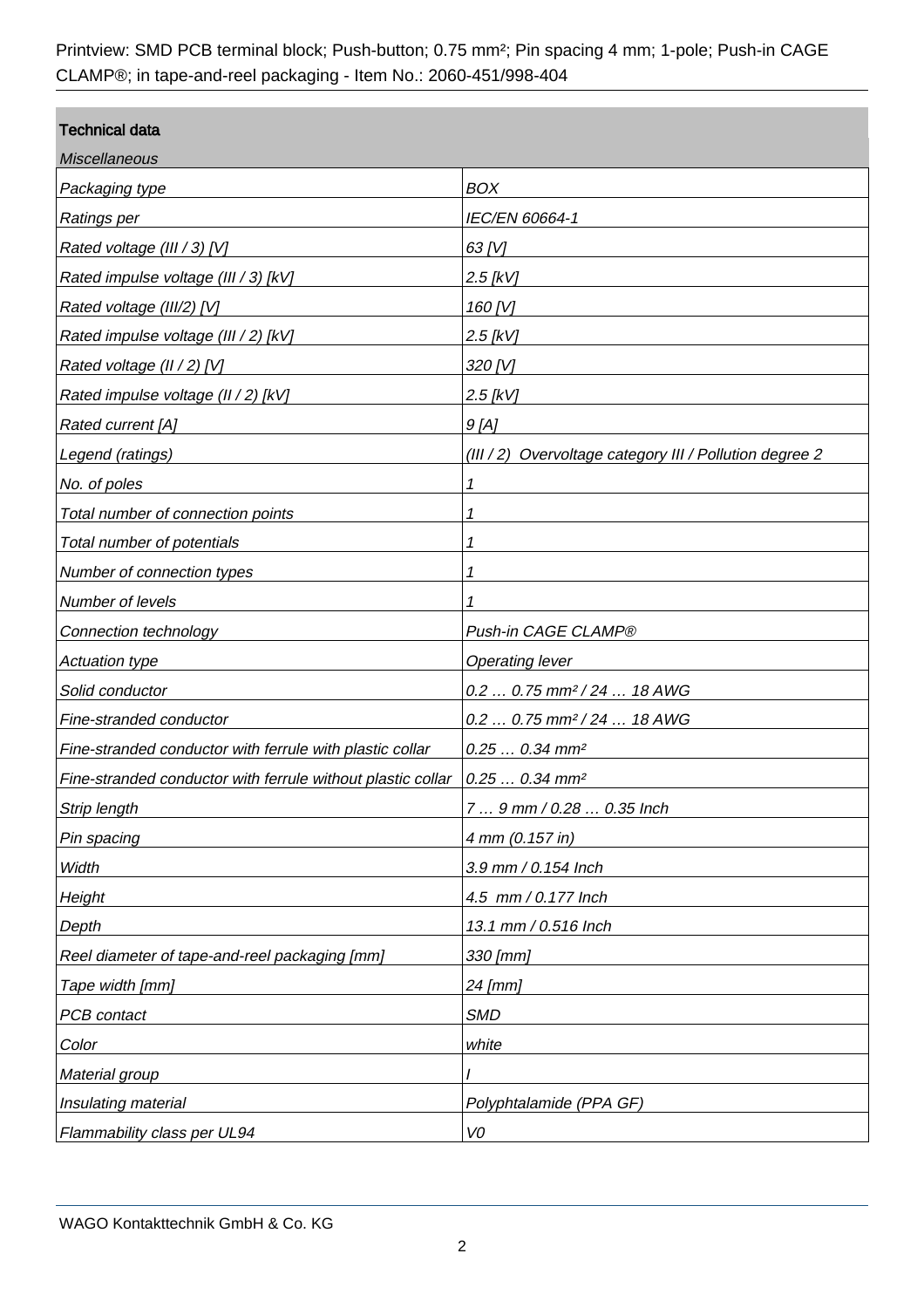| <b>Technical data</b>   |                            |  |
|-------------------------|----------------------------|--|
| Contact material        | Copper alloy               |  |
| Contact plating         | tin-plated                 |  |
| Weight [g]              | $0.25$ [g]                 |  |
| Limit temperature range | $-60105 °C$                |  |
| Pin spacing from [in]   | $0.157$ [in]               |  |
| Pin spacing from [mm]   | $4$ [mm]                   |  |
| Main product function   | PCB terminal block         |  |
| Product type            | <b>PCB</b> terminal blocks |  |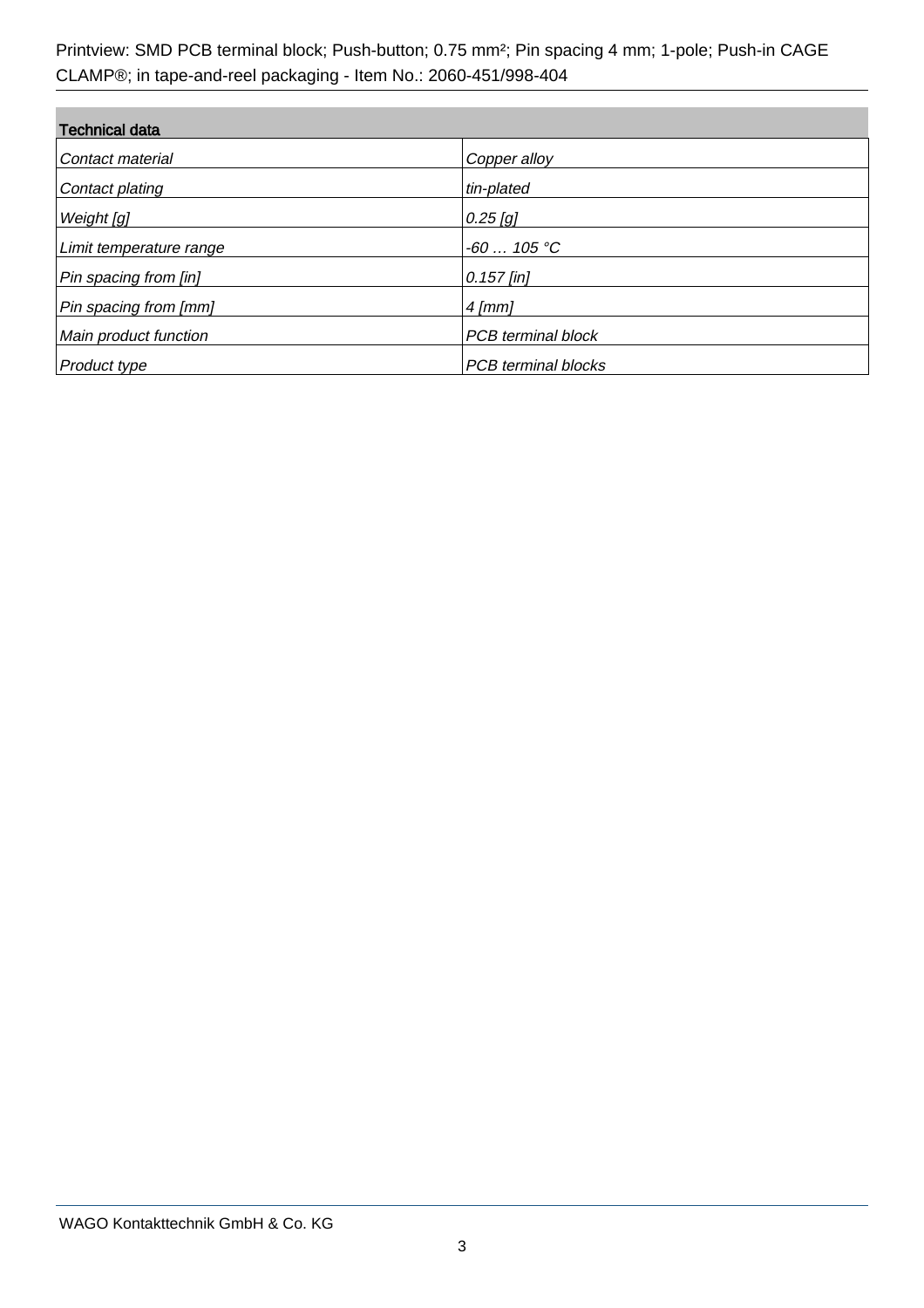# Images & drawings



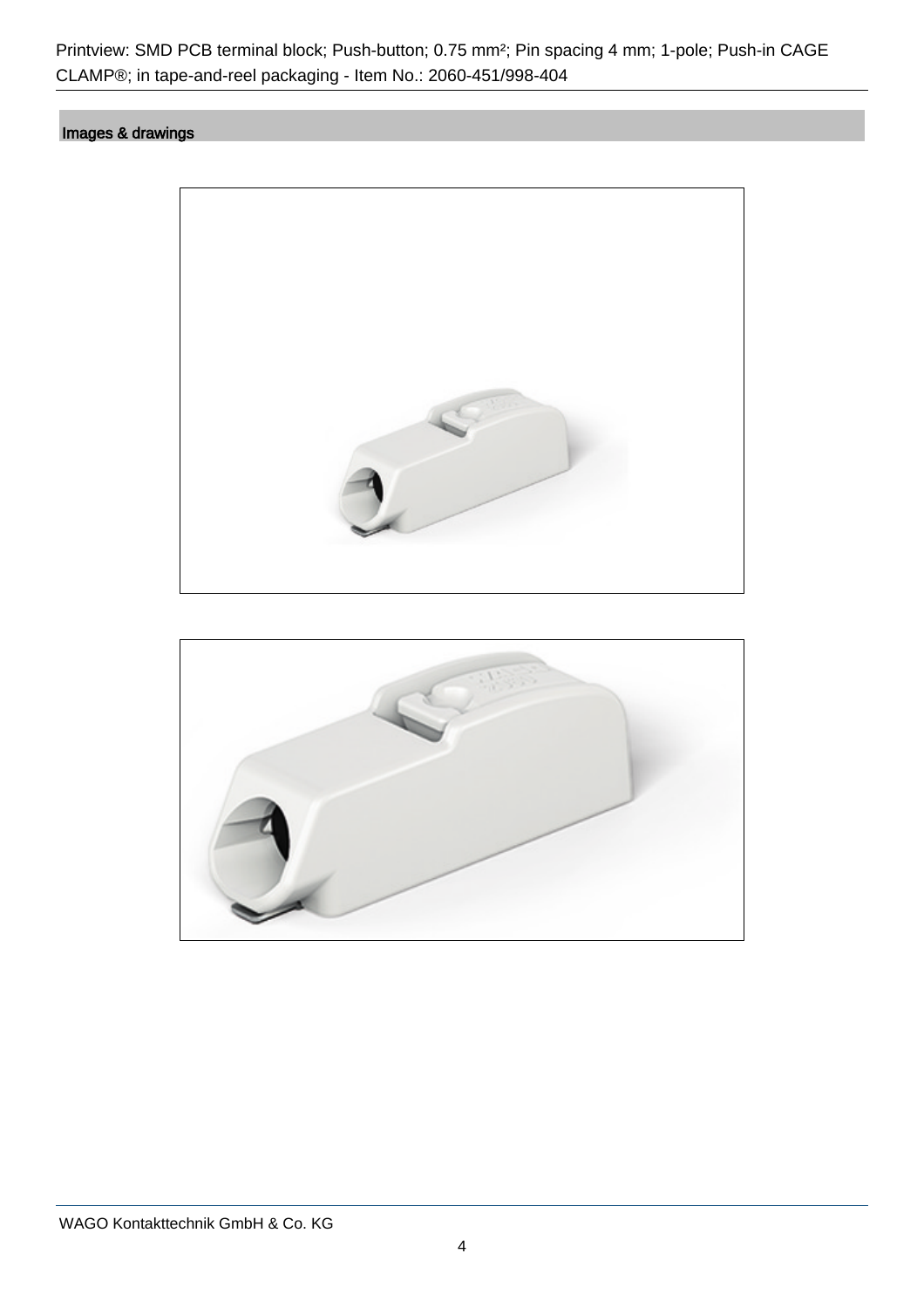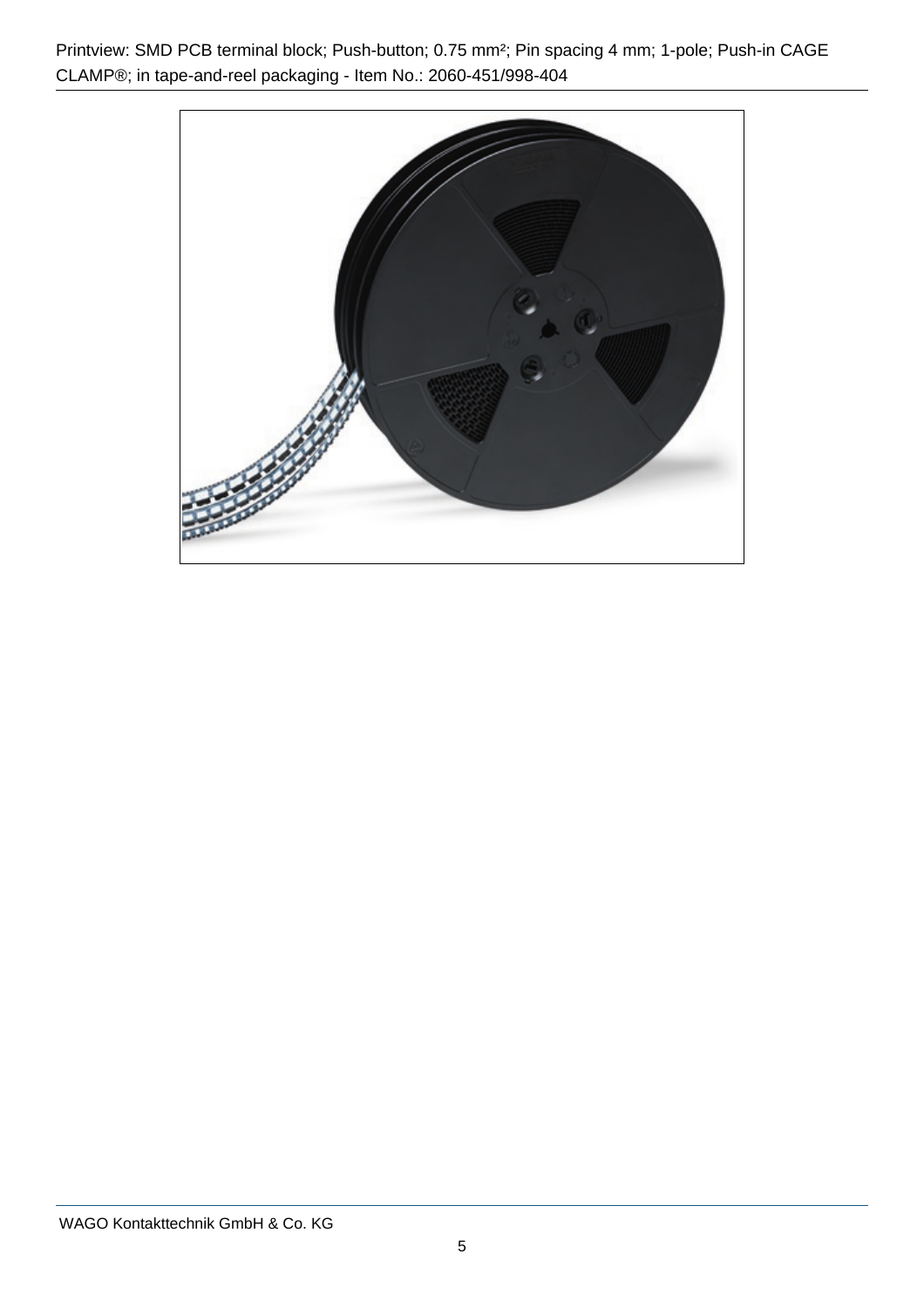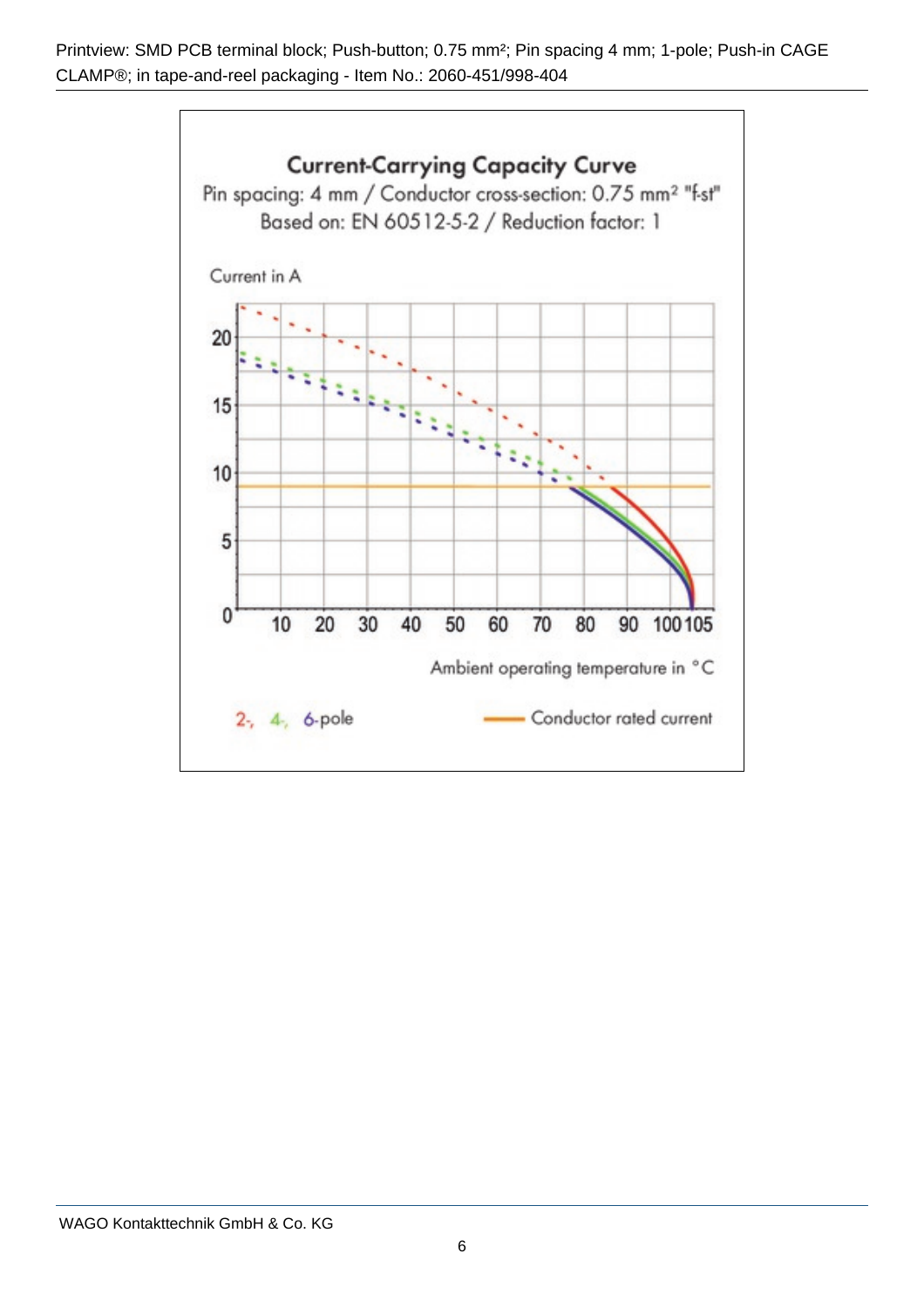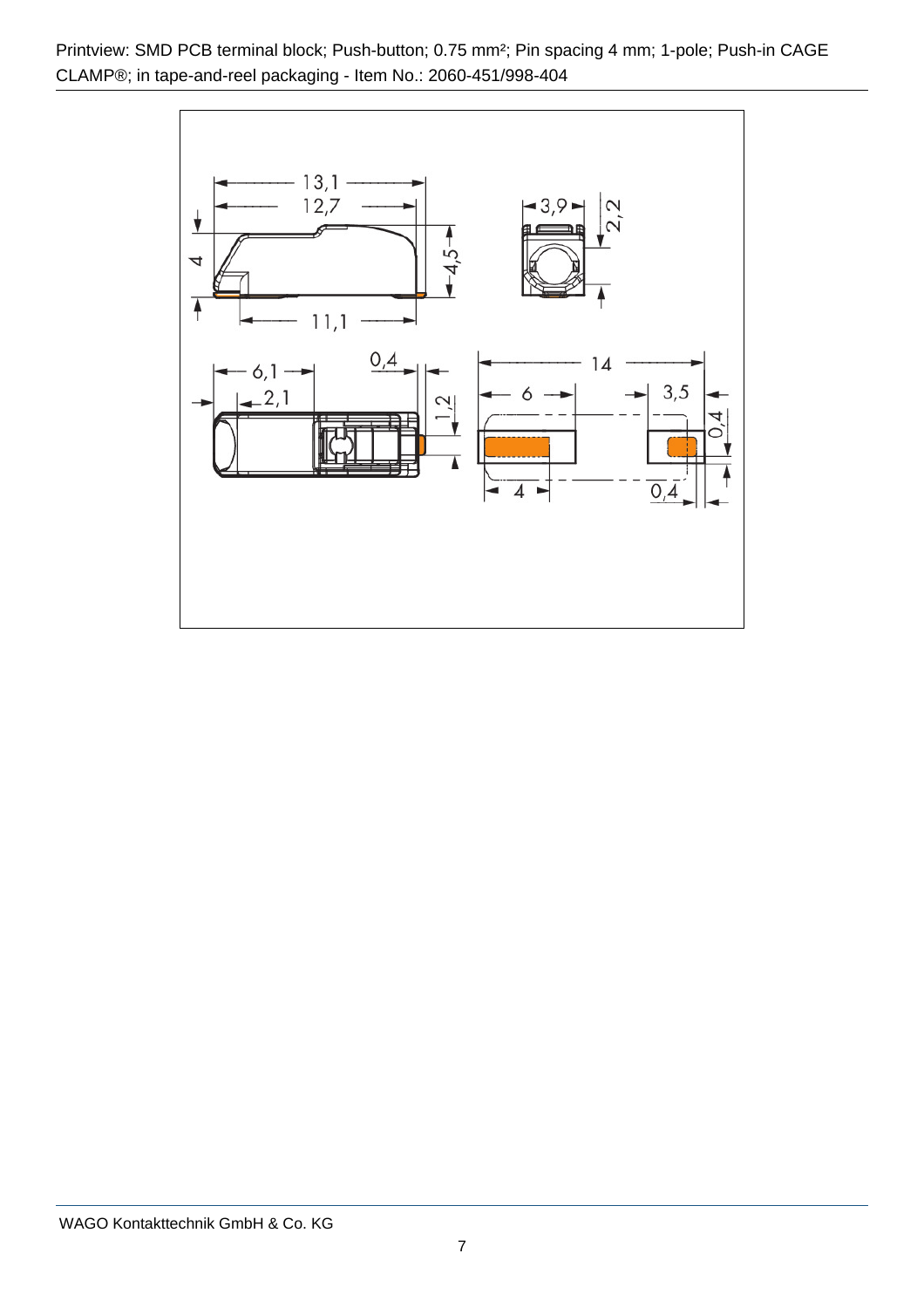

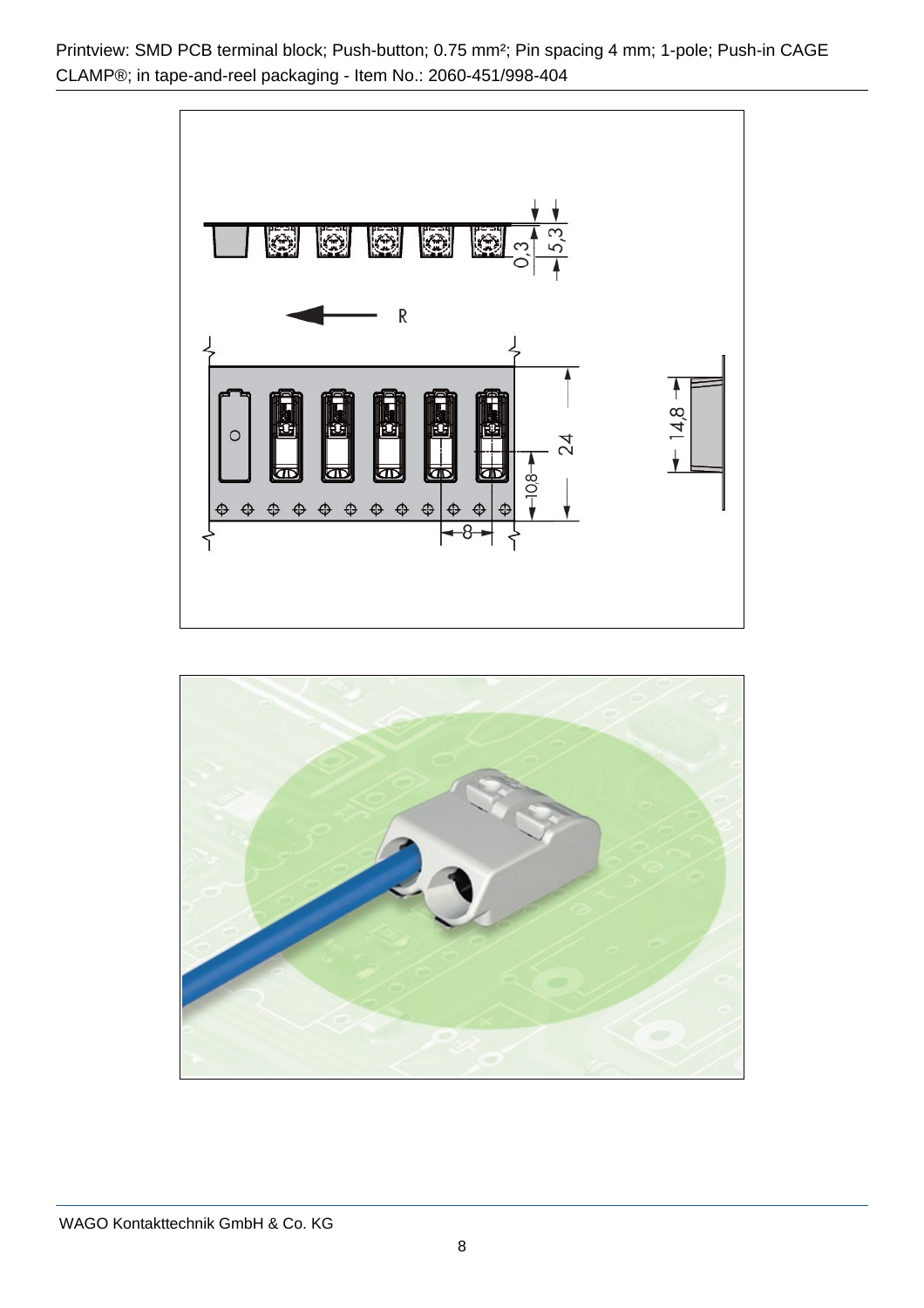